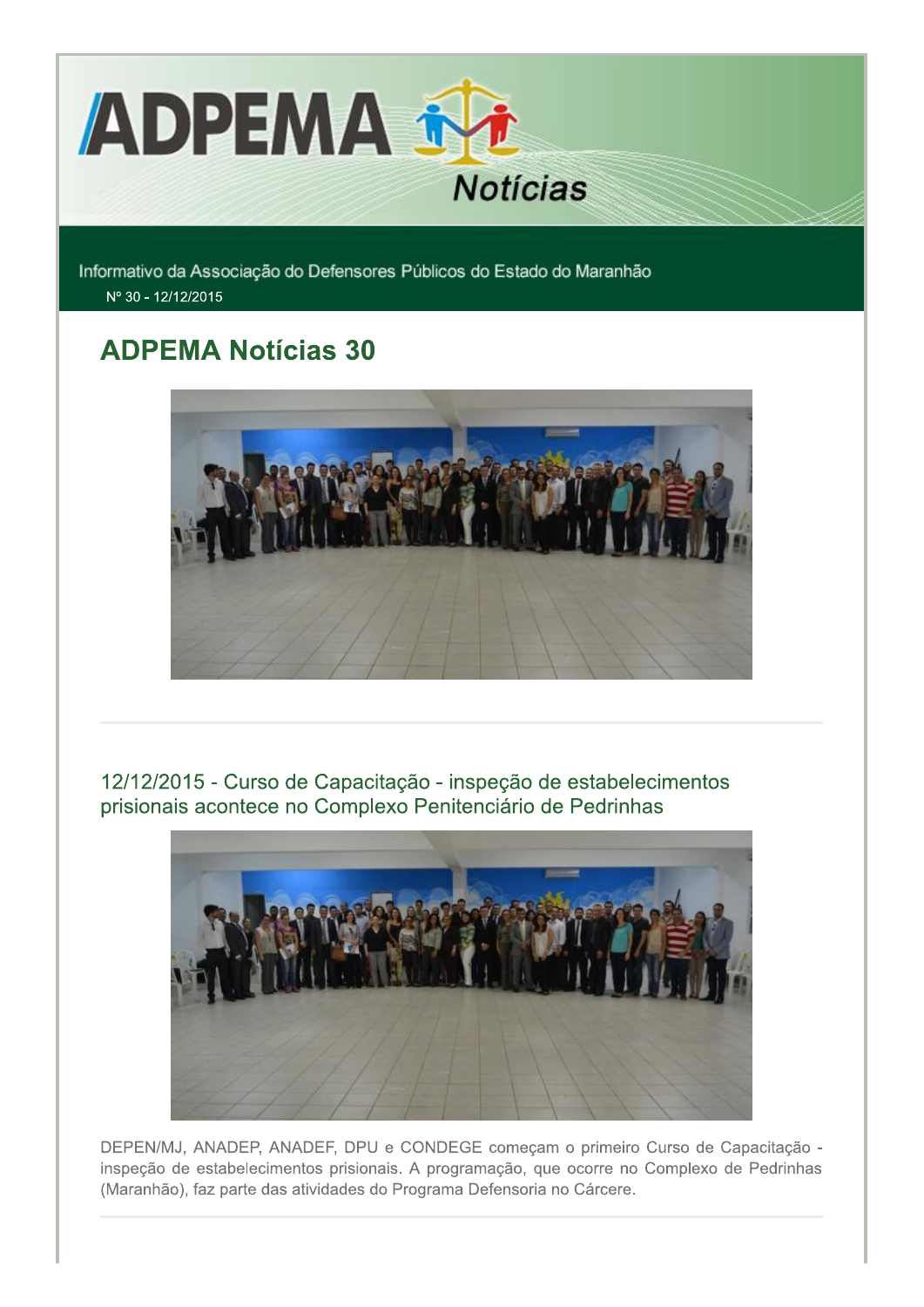# 11/12/2015 - NOTA DE ESCLARECIMENTO

#### NOTA DE ESCLARECIMENTO

Eu, Clarice Viana Binda, no legítimo exercício da Presidência da Associação dos Defensores Públicos do Estado do Maranhão (ADPEMA), a bem de zelar pela verdade dos fatos e em cumprimento ao inciso VIII, do Artigo 2<sup>0,</sup> do Estatuto desta honrada Associação, que preconiza "salvaguardar o bom nome da instituição", venho por meio desta esclarecer:

1) a prestação de contas das viagens realizadas em nome da ADPEMA foi entregue ao Conselho Fiscal da entidade, com todo o detalhamento das despesas conforme o solicitado;

2) justamente por, até então, não existirem normas do Estatuto para tal prestação, esta diretorapresidente não apenas enviou as informações solicitadas na forma acima, como também anexou ofício da Associação Nacional dos Defensores Públicos - ANADEP ratificando a pertinência das viagens, entidade que possui o respaldo de representar a classe em todo o território nacional;

 $3)$ ao opinarem sobre um "legítimo descontentamento da classe quanto às informações" e a "inércia da Presidência", os membros do Conselho Fiscal e Diretor emitem um juízo de valor que extrapola o aspecto técnico, em atitude que causa estranheza e fere a relação harmônica que deve prevalecer entre pares que lutam por ideais comuns no exercício de tão digna profissão, o que enfraquece a Defensoria Pública;

 $4)$ sem sequer consultar esta Presidente sobre a convocação de reunião aos associados, membros da Diretoria e do Conselho Fiscal resolveram convocá-la para o dia 16 de dezembro de 2015, às 17hs, na sede da ADPEMA, sem esclarecer à Presidente sobre qual assunto se trataria e sem atentar para o artigo Artigo 43 do Estatuto da Associação os Defensores Públicos do Estado do Maranhão, que determina, em seu inciso I: "compete ao Diretor Presidente convocar, presidir e dirigir as reuniões do Conselho Diretor e as Assembleias Gerais".

Mesmo diante do exposto, esclareco que estou, como sempre estive, à inteira disposição dos membros do Conselho Fiscal e de qualquer associado que queira dirimir eventuais dúvidas relacionados às despesas, bem como apresentar o superávit nas contas da ADPEMA e os resultados exitosos de cada ação e evento em que a classe fora representada, como é referenciado por integrantes de outras carreiras e entidades classistas.

São Luís, 11 de dezembro de 2015.

Clarice Viana Binda

Diretora Presidente da ADPEMA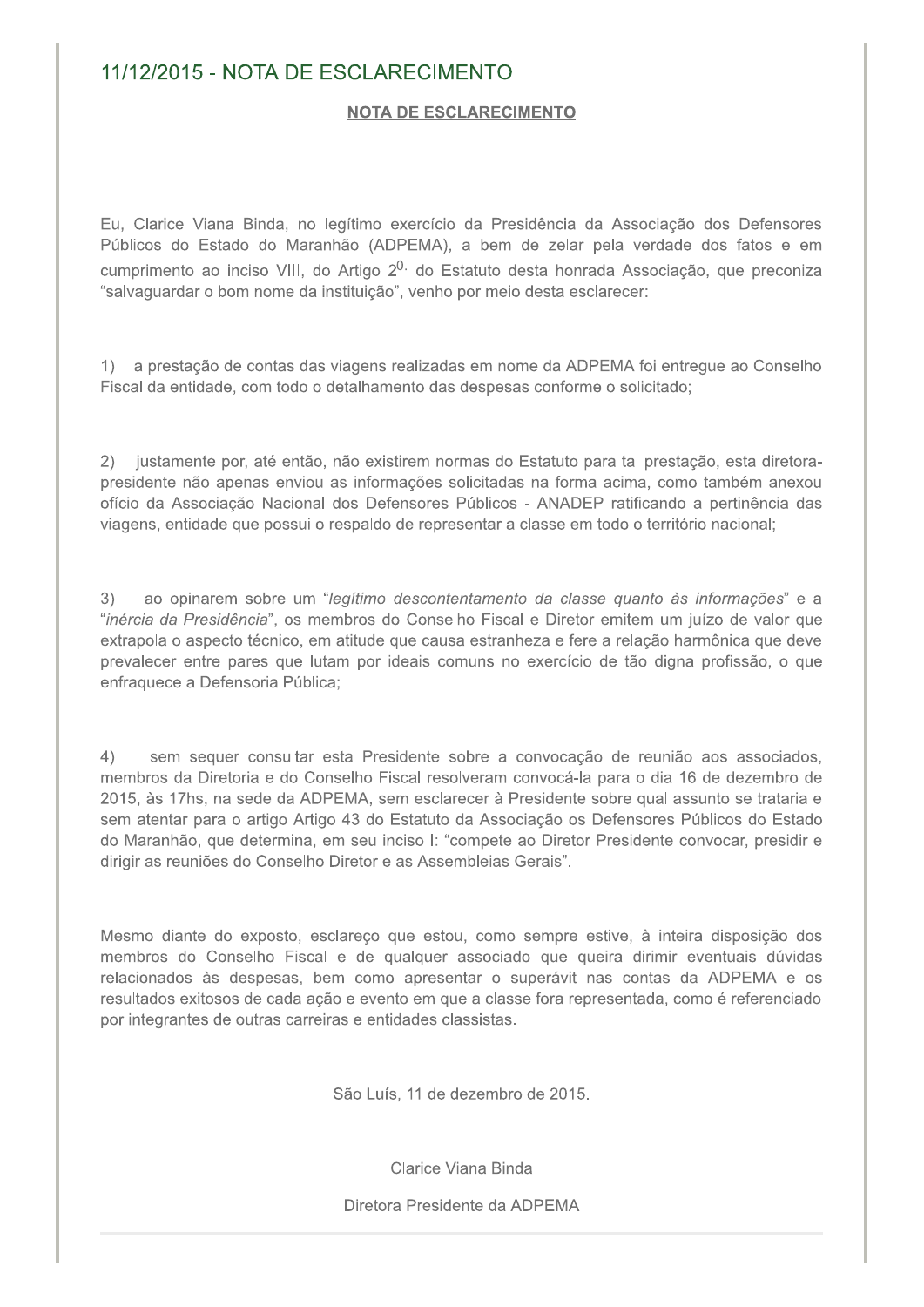10/12/2015 - No Dia Mundial dos Direitos Humanos, Programa Defensoria no Cárcere discute ações coletivas, prevenção e combate à tortura no cárcere



Um dos palestrantes mais esperados do evento, o padre Valdir Silveira - coordenador nacional da Pastoral Carcerária – encerrou nesta quinta-feira (10) o ciclo de palestras do Programa Defensoria no Cárcere, em São Luís (MA). Em sua fala, o coordenador destacou que é preciso acompanhar o cotidiano das penitenciárias e garantir os direitos fundamentais do preso. Ele também cobrou ações preventivas neste trabalho, entre elas a instalação em todas as Defensorias do país da figura da ouvidoria externa independente para facilitar o diálogo constante entre a Insituição e a sociedade civil organizada.

Segundo Padre Valdir, "é preciso criar laços e mecanismos de garantia dessa parceria".

Outro foco apontado foi a importância da visita dos defensores públicos nos presídios. Ele disse que a sociedade civil e a própria figura da Pastoral Carcerária pode auxiliar neste trabalho. "A Defensoria tem que tomar a frente para cobrar das autoridades e do governo medidas eficazes para evitar os casos sistêmicos de tortura no país. O presídio é uma instituição oficial de tortura".

Com a indagação: "Como a Defensoria pode desempenhar um papel estratégico no combate à tortura?", a defensora pública do Rio de Janeiro Patrícia Magno questionou como tem sido tratado o acesso à justica em todo os graus pela população carcerária brasileira. Ela apresentou relatórios e documentos para abordar como o fato tem sido encarado no país. Segundo ela, a Defensoria tem um compromisso no combate à tortura para a garantia dos direitos humanos - preconizados na LC 80/94, pelos protocolos assinados pelo País e as 100 Regras de Brasília. "A Defensoria tem um papel ímpar porque tira o aspecto de invisibilidade dessa pessoas encarceradas", pontua.

Conforme Patrícia, a "Defensoria é a única que entra e sai da cadeia; que dialoga com o preso e que tem o respeito do pessoal atrás das grades. A adoção de soluções extrajudiciais e a educação em direitos são movimentos estratégicos que tiram a nossa atuação do gueto", conclui.

Ações Coletivas: Sob o tema "a importância das ações coletivas no cárcere", o defensor público federal Átila Ribeiro Dias falou sobre as vantagens das tutelas coletivas no sistema carcerário. Para ele, existem demandas no âmbito das penitenciárias que jamais serão resolvidas mediante ação individual. "Será uma ação ineficaz, porque em termos de logística no dia a dia a prática não vai se cumprir. A demanda inidivual trará mais desvantagens do que desvantagens para o recluso que pode ser ameaçado por outros presos e/ou perseguido pelos dirigentes da cadeial. A forma de sulocionar os problemas no ambiente carcerário é por meio de uma demanda coletiva", disse.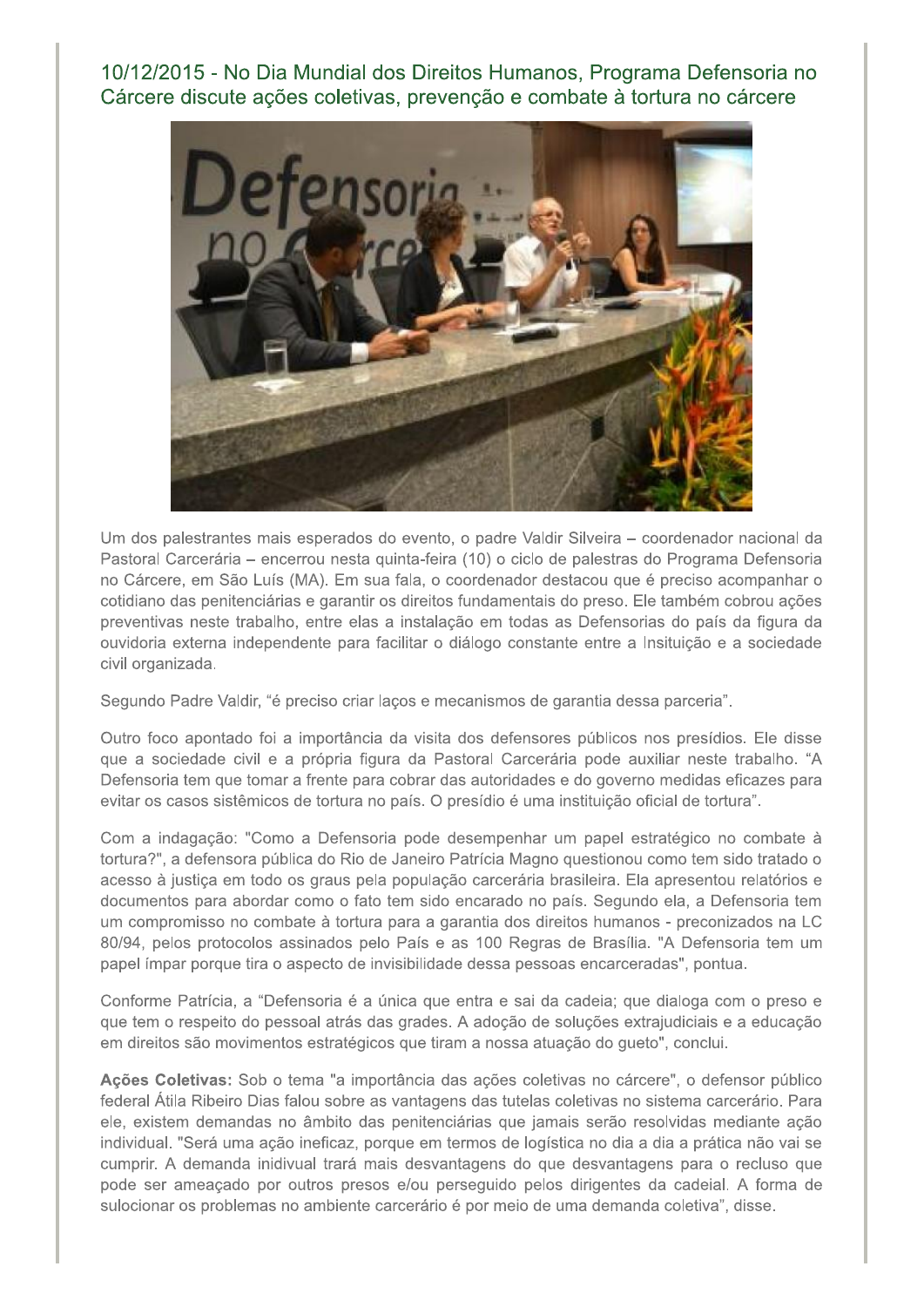Para ele, a medida pode evitar, na maioria dos casos, brigas e rebeliões. "As tutelas coletivas são um binômio: correções da máquina penitenciária e a proteção das garantias dos presos", explica Ribeiro Dias.

O encerramento: Será nesta sexta-feira (11) no maior presídio maranhense - O Complexo Penitenciário de Pedrinhas - onde ocorrerá o curso de capacitação sobre inspeção nos estabelecimentos penitenciários. A programação ocorrerá durante todo o dia, entre as atividades será promovida uma roda de leitura com detentos e o jornalista Klester Cavalcanti (jornalista e escritora).

Sobre o Programa: O Programa Defensoria no Cárcere é uma iniciativa do Departamento Penitenciário Nacional (DEPEN/MJ), da Associação Nacional dos Defensores Públicos (ANADEP), da Associação Nacional dos Defensores Públicos Federais, do Colégio Nacional de Defensores Públicos-Gerais (CONDEGE) e da Defensoria Pública da União e que tem como objetivo aprimorar e uniformizar a atuação da Instituição nos estabelecimentos prisionais em todo o país.

O programa terá três eixos de atuação: O atendimento às pessoas presas provisoriamente; o atendimento às pessoas presas ou internadas com execução penal provisória ou definitiva em curso; e a atuação nas inspeções em estabelecimentos penais. Os documentos têm por objetivo padronizar a rotina de trabalho do defensor público. Serão instrumentos que contribuirão de forma eficaz e econômica a gestão do sistema carcerário, além disso vai ajudar na construção de políticas públicas na área.

Fonte: Ascom/ANADEP



10/12/2015 - Projetos que preservam o convívio familiar e afetivo são apresentados aos defensores durante Programa Defensoria no Cárcere

O presidente da ANADEP, Joaquim Neto, participou nesta quinta-feira (10), das atividades do Programa Defensoria no Cárcere, em São Luís (MA). Na ocasião, Neto apresentou a prática "Fortalecendo os Vínculos Familiares", vencedora do Prêmio Innovare 2014. A boa prática fornece, em um mesmo dia, certidões que vinculam o parentesco entre filhos e os respectivos pais que estão presos. Na posse dos documentos, os pais passam a ter o direito a receber os entes em dias de visita. O projeto atendeu no ano passado mais cerca de 200 casos.

De acordo com Joaquim Neto é preciso pensar fora da caixa e desevolver um trabalho de resultados. "É necessário ter criatividade, determinação e propormos a fazer algo diferente. É um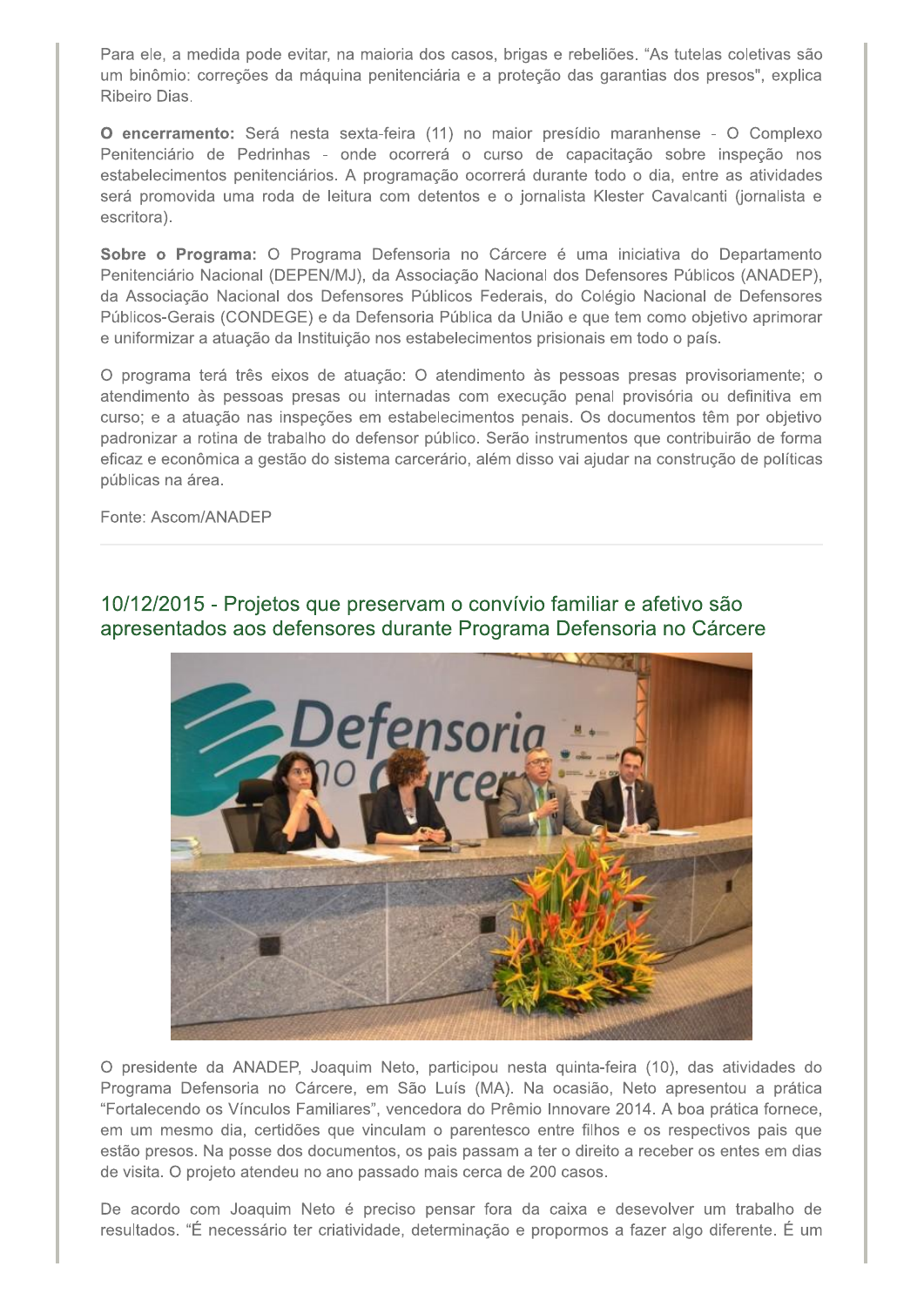projeto que tem diminuído o subregistro civil e facilitado que a convivência familiar seja preservada. Para o preso e para a criança isto é fundamental", afirmou.

O trabalho foi encampado pelos titulares do Núcleo de Defesa da Crianca e do Adolescente (NDCA) da DPE/MA; Joaquim Neto e Gabriel Furtado e a assistente social, Nathalia Nascimento.

Visita virtual: No Brasil existem quatro presídios federais: Penitenciária Federal de Catanduvas (RJ), Penitenciária Federal de Campo Grande (MS), Penitenciária Federal de Porto Velho (RO) e Penitenciária Federal de Mossoró (RN). Cada uma geograficamente distante, o que, na maioria das vezes, dificulta a visita de familiares aos apenados que cumprem prisão neste estabelecimento. Pensando nesta perspectiva, a defensora pública federal, Tatiana Bianchini, apresentou o Projeto Visita Virtual, resultado do trabalho conjunto da Defensoria Pública da União e do Departamento Penitenciário Nacional (Depen), que permite o contato entre presos em penitenciárias federais e seus familiares, por meio de videoconferência.

Segundo a defensora, o projeto contribui para manter os laços afetivos e familiares. A ideia é expandir o modelo dessa visita virtual para a esfera internacional e implantá-la nos presídios estaduais. "É algo que vai gerar economia e vai poder levar conforto e consolo por causa do contato com seus entes queridos. É algo que vai mudar a rotina dentro da cadeia".

Sobre o Programa: O Programa Defensoria no Cárcere é uma iniciativa do Departamento Penitenciário Nacional (DEPEN/MJ), da Associação Nacional dos Defensores Públicos (ANADEP), da Associação Nacional dos Defensores Públicos Federais, do Colégio Nacional de Defensores Públicos-Gerais (CONDEGE) e da Defensoria Pública da União e que tem como objetivo aprimorar e uniformizar a atuação da Instituição nos estabelecimentos prisionais em todo o país.

Fonte: Ascom/ANADEP



# 09/12/2015 - Projeto Defensoria no Cárcere é lançado em São Luís

Mais de 200 pessoas participaram nesta quarta-feira (9) do lançamento do Projeto"Defensoria no Cárcere", que ocorreu na Casa Civil - Palácio Henrique de La-Rocque, em São Luís (MA). A iniciativa, que terá apoio do Departamento Penitenciário Nacional (DEPEN/MJ), da Associação Nacional dos Defensores Públicos (ANADEP), da Associação Nacional dos Defensores Públicos Federais, do Colégio Nacional de Defensores Públicos-Gerais (CONDEGE) e da Defensoria Pública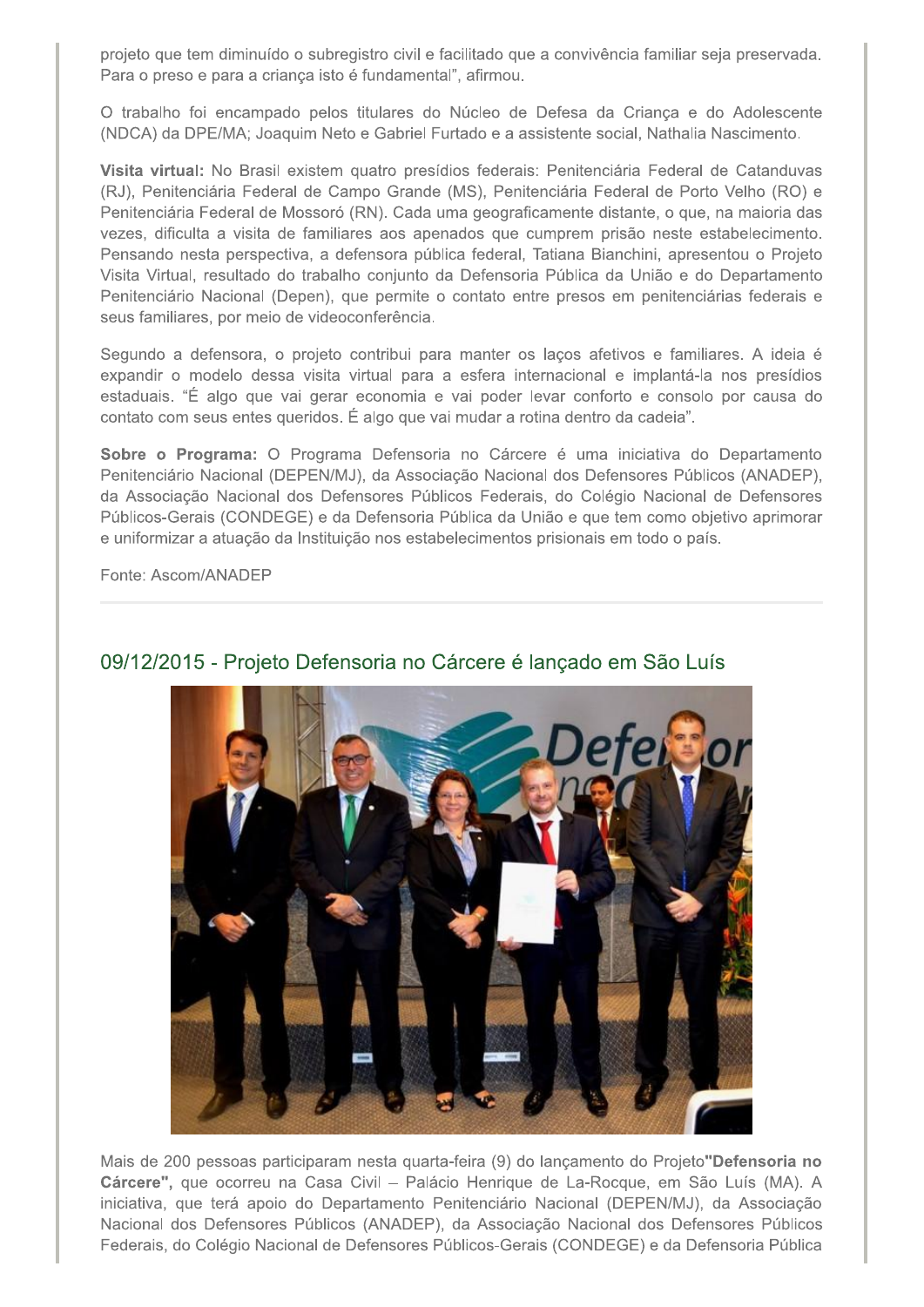da União, tem como objetivo aprimorar e uniformizar a atuação da Defensoria Pública nos estabelecimentos prisionais em todo o país. A ideia é instrumentalizar o defensor público com ferramentas necessárias ao desempenho de sua função institucional e contribuir de forma efetiva na transformação da realidade do cárcere no Brasil.

De acordo com o diretor do DEPEN, Renato De Vitto, a escolha do Maranhão para lançar o programa foi estratégica. Em 2014, o estado foi foco de uma das piores rebeliões no Complexo de Pedrinhas - o maior presídio do estado. De acordo com o diretor, o "Defensoria no Cárcere" é lancado para repensar o sistema carcerário brasileiro e também para construir de forma sinérgica a prestação jurisdicional dentro das unidades prisionais. "Lugar de defensor público é na cadeia. Aquele que se esconde dentro de gabinete é meio defensor. Adentrar as penitenciárias brasileiras é nossa função institucional. É uma das demandas mais relevantes dentro dos atores do sistema de justiça. O contato com o preso é um bom caminho", destacou.

"Defensoria no Cárcere" terá três eixos de atuação: O atendimento às pessoas presas provisoriamente; o atendimento às pessoas presas ou internadas com execução penal provisória ou definitiva em curso; e a atuação nas inspeções em estabelecimentos penais. Os documentos têm por objetivo padronizar a rotina de trabalho do defensor público. Serão instrumentos que contribuirão de forma eficaz e econômica a gestão do sistema carcerário, além disso vai ajudar na construção de políticas públicas na área.

Conforme De Vitto, é preciso fazer um paralelo com os gastos do sistema de justiça, o encarceramento em massa e os indicadores de queda da violência no país. "O gasto total com o sistema de justica no país chega a 1,8% do PIB e temos que fazer uma auto-crítica porque não há acesso à justiça neste panorama. Além disso, temos uma das maiores taxas de encarceramento do mundo e os indicadores da violência não mudam. A política que estamos vivendo é falida. O sistema de segurança pública não funciona mais", pontuou.

Parceria e desafios: As audiências de custódia – implantadas em pelo menos 27 Tribunais de Justiça de todo o país - foram citadas como uma alternativa para o problema penitenciário brasileiro. Durante o evento, ANADEP e DEPEN informaram que farão um evento voltado para discutir a as audiências com os defensores públicos de todo o país.

A ANADEP trabalhará também para incentivar a qualificação da categoria. A ideia é oferecer os cursos em todas as regiões do Brasil que trabalharão cada protocolo do projeto "Defensoria no Cárcere". As aulas serão oferecidas no âmbito da Escola Nacional dos Defensores Públicos (ENADEP).

Segundo o presidente da ANADEP, Joaquim Neto, os defensores públicos que atuam no sistema penal ganharão muito com a padronização trazida pelas protocolos do programa. "O projeto vai viabilizar um canal profícuo de comunicação sem precedentes", afirmou.

O lançamento contou também com a apresentação artística do coral penitenciário do sistema prisional do Maranhão e, por fim, um stand up comedy com o juiz Claudio Rendeiro do Tribunal de Justica do Pará.

Programação: Nesta quinta-feira (10), será promovido o ciclo de palestras "A Defensoria Pública e o sistema penitenciário brasileiro", que ocorrerá de 9h às 18h, e contará com a presença de diversos especialistas e pessoas que atuam frente às penitenciárias brasileiras. Entre eles: representantes da Human Rights Watch e o padre Valdir Vieira, da Pastoral Carcerária.

O encerramento será no maior presídio maranhense - O Complexo Penitenciário de Pedrinhas onde ocorrerá o curso de capacitação sobre inspeção nos estabelecimentos penitenciários. A programação ocorrerá durante todo o dia, entre as atividades será promovida uma roda de leitura com detentos e o jornalista Klester Cavalcanti (escritor e editor do Diário do Pará).

#### Confira alguns depoimentos:

"Defensoria no Cárcere é uma ferramenta diferente que estamos lançando para envidar esforços para especializar os defensores públicos que atuam nos núcleos de execução penal. Será um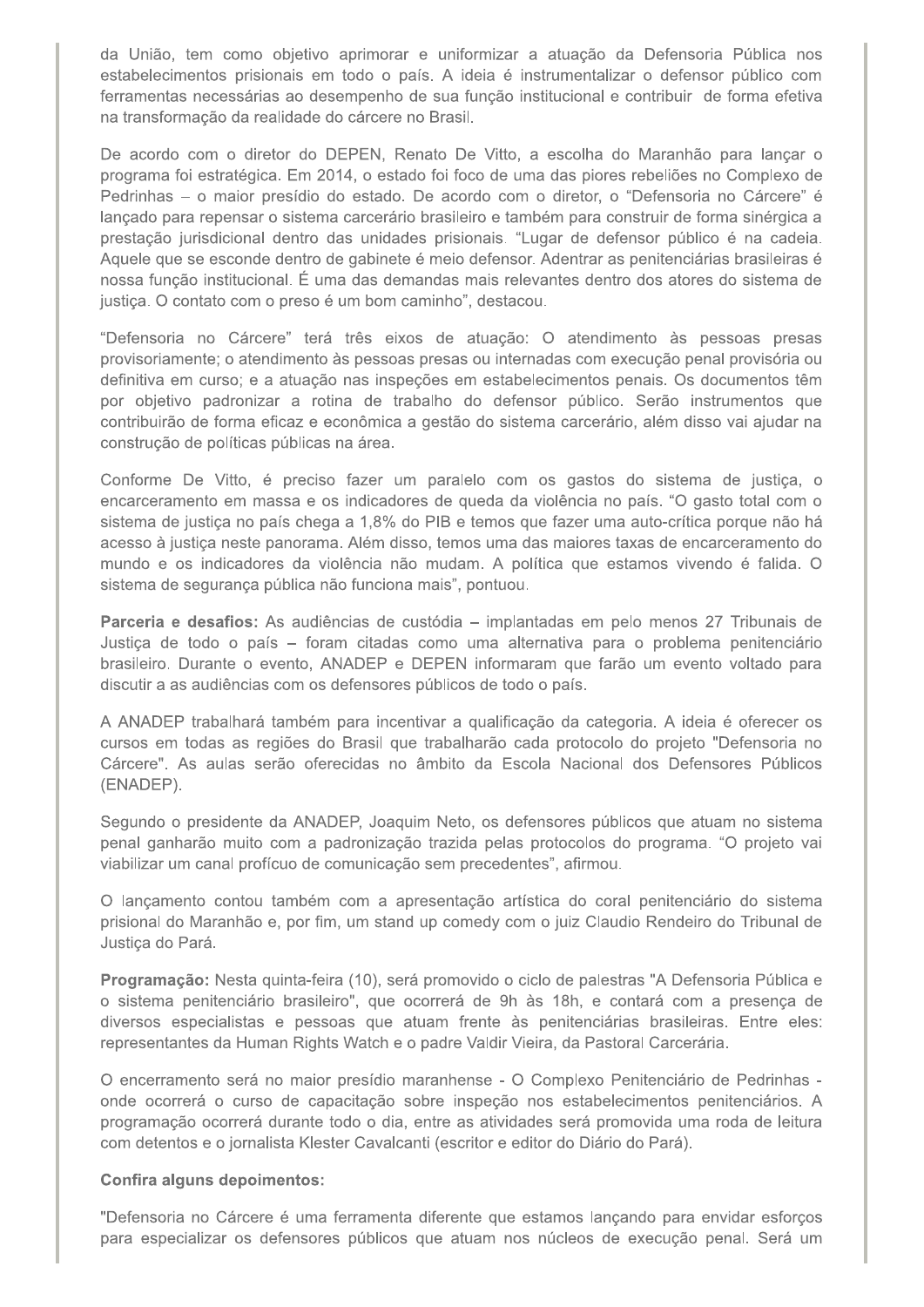espaço para troca de experiência e para colocar a população carcerária no foco dos debates e na rotina de atuação dos defensores Públicos" - Gabriela Peixoto (Ouvidora do Depen).

"Será uma iniciativa perene que visa formalizar e instrumentalizar a atuação do defensor público no cárcere" - Rodrigo Roig (Defensor Público do RJ).

"A Defensoria não pode se omitir diante desse problema nacional que é o sistema carcerário e o projeto auxiliará nisso porque é um mecanismo eficaz de diálogo entre o defensor e o preso" - Gustavo Henrique Ambrust Virginelli (vice-presidente da ANADEF).

"O projeto leva os defensores públicos para dentro do coração dos presídios concretizando a atuação e missão da Defensoria Pública na área - Haman Córdova (DPU).

"Este lançamento hoje é o símbolo do nosso trabalho no fortalecimento pelo acesso à justiça. A garantia do direito a ter direitos. Tenho certeza que vamos colher muitos frutos" - Mariana Albano de Almeida (defensora pública-geral do Maranhão e representante do CONDEGE).

Fonte: Ascom/ANADEP

### 07/12/2015 - Ministério da Justiça divulga primeiro diagnóstico nacional sobre monitoração eletrônica de pessoas

O Ministério da Justiça, por meio do Departamento Penitenciário Nacional (Depen) e em parceria com o Programa das Nações Unidas para o Desenvolvimento (Pnud), divulga nesta terça-feira (8), às 10h, na Sala de Imprensa do Ministério da Justiça, em Brasília, o estudo "A implementação da política de monitoração eletrônica de pessoas no Brasil - Análise crítica do uso da monitoração eletrônica de pessoas no cumprimento de pena e na aplicação de medidas cautelares diversas da prisão e medidas protetivas de urgência".

O estudo representa o primeiro diagnóstico nacional sobre a utilização da monitoração eletrônica de pessoas durante a execução penal, por meio de tornozeleiras, braceletes ou outros dispositivos tecnológicos.

O levantamento traz informações como o número total de pessoas monitoradas e por unidade da federação; a destinação dos equipamentos quanto ao regime e à natureza da prisão; o custo médio do servico de monitoração e a composição das equipes técnicas responsáveis pelo acompanhamento das pessoas monitoradas, entre outras.

O diagnóstico faz ainda uma análise crítica do atual estágio da política de monitoração de pessoas no Brasil e da importância de uma discussão mais ampla sobre sua utilização. "A monitoração eletrônica é um importante instrumento para política penal. Percebemos, no entanto, que ainda faltam diretrizes claras para sua implementação", ressalta o diretor-geral do Departamento Penitenciário Nacional (Depen), Renato De Vitto.

Segundo a consultora responsável pela elaboração do diagnóstico, Izabella Lacerda Pimenta, o desenvolvimento de um modelo de gestão, a nível nacional, é essencial para a qualificação dos serviços. "A definição de fluxos e procedimentos para a monitoração eletrônica, que coloquem a pessoa monitorada como sujeito central da política, é passo fundamental na construção de novas práticas que possam superar o viés repressivo e assegurar a liberdade e a responsabilização como fundamento das medidas", ressaltou.

#### Legislação

Prevista na legislação brasileira desde 2010, a monitoração eletrônica pode ser aplicada como medida cautelar diversa da prisão, nos casos de pessoas que aguardam julgamento; saída temporária de preso que estiver cumprindo pena em regime semiaberto ; e nos casos de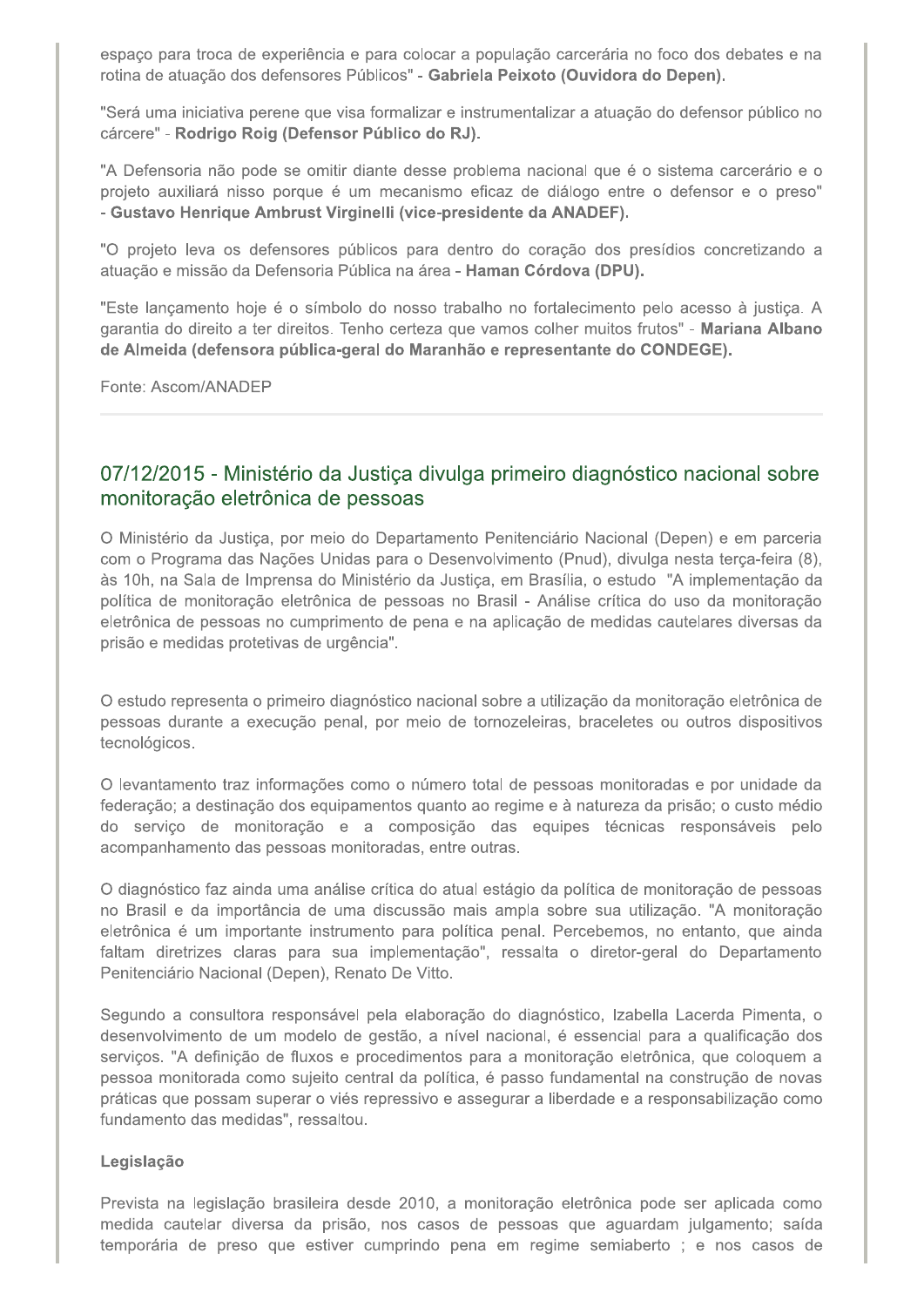cumprimento de pena em prisão domiciliar. A monitoração eletrônica é determinada pelo juiz de execução penal, que avalia e define os casos em que deve ser adotada.

#### Convênios

Na última quarta-feira (2), o Ministério da Justiça, por meio do Depen, firmou parceria com 12 Estados para a implantação de Centrais de Monitoração Eletrônica (Rio Grande do Norte, Roraima, Acre, Ceará, Mato Grosso, Pará, Pernambuco, Piauí, Rio de Janeiro, Rondônia, Sergipe e São Paulo), num total de R\$ 23,9 milhões em recursos do Fundo Penitenciário Nacional (Funpen) a serem repassados.

Desde 2013, o Depen já mantém convênio com outros 10 Estados (Alagoas, Bahia, Espírito Santo, Goiás, Maranhão, Mato Grosso do Sul, Paraíba, Tocantins, Santa Catarina e Distrito Federal.), num total de R\$ 10,4 milhões.

Fonte: Depen/ Ministério da Justiça

## 07/12/2015 - Mais de 100 entidades da sociedade civil assinam carta de apoio à autonomia da Defensoria Pública



Até o momento, a ANADEP já recebeu mais de 170 assinaturas de apoio à CARTA ABERTA PARA OS MOVIMENTOS SOCIAIS E A SOCIEDADE CIVIL ORGANIZADA. Sob o título, "Por que a Defensoria Pública precisa se manter autônoma?" a mobilização para aproximar aos movimentos sociais tem por objetivo destacar à sociedade a importância da AUTONOMIA DA DEFENSORIA PÚBLICA para o acesso à Justiça, a ampliação dos serviços oferecidos pela Instituição e a defesa dos direitos sociais e à cidadania.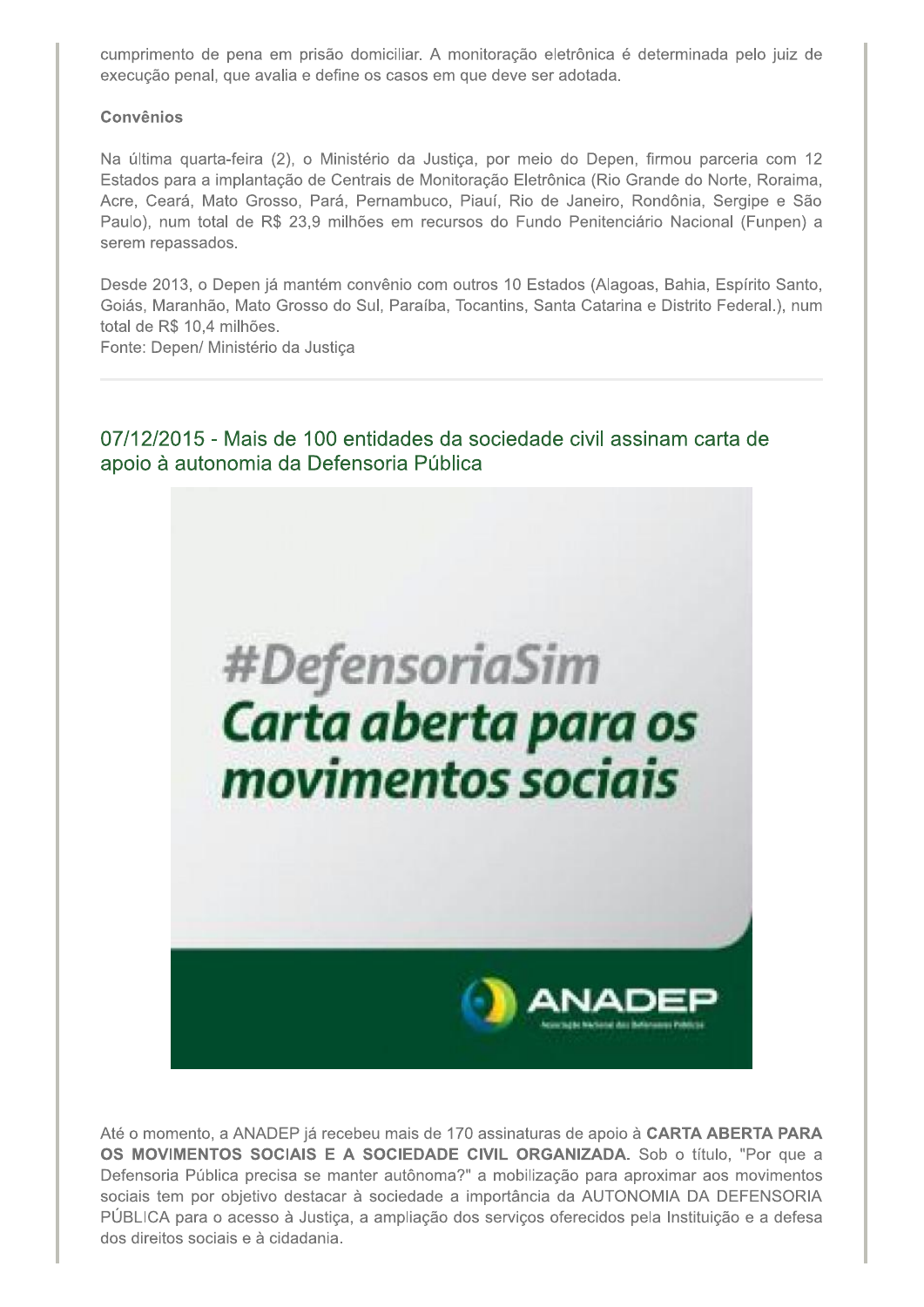A diretoria da ANADEP informa que manterá a mobilização até o final do ano. Durante reunião no Supremo Tribunal Federal, o ministro Dias Tóffoli - que pediu vista para analisar a ADI 5296 que questiona a autonomia da Defensoria - informou que só devolverá a Ação para ser analisada em Plenário em 2016. "Vamos continuar mobilizados e continuar a receber apoios de todas as partes do país. Os representantes de Associações estão a todo vapor dialogando em suas bases com os representantes da sociedade civil. Vamos acumular o maior número de assinaturas e mostrar o reconhecimento da nossa Instituição", destacou o presidente da ANADEP, Joaquim Neto.

Articulação Nacional: As Associações que obtiverem apoio devem enviar à ANADEP o nome das Instituições que apoiam o movimento e que também irão subescrever o documento. Enviar para secretaria@anadep.org.br e comunicacao@anadep.org.br ASSUNTO: Carta Aberta Movimento Sociais.

#### Por que a Defensoria Pública precisa se manter autônoma?

A crise econômica que assola o país colocou novamente na ordem do dia a questão do acesso à Justiça da população vulnerável.

Isto porque, em tempos de diminuição de dinheiro circulando e oportunidades de emprego, a população de baixa renda é a que mais sofre. Pais desempregados não conseguem pagar pensões alimentícias e sofrem execução; adolescentes sem perspectiva engrossam as unidades de internação; locatários deixam de pagar os aluguéis e se tornam réus em ações de despejo; idosos pedem revisão de benefícios previdenciários e medicamentos a que têm direito.

Neste contexto, não há momento mais oportuno para tratar da autonomia da Defensoria Pública, instituição que presta assistência jurídica a quem não possui meios para custear o pagamento de advogado privado e outros vulneráveis. Mas, o que é essa autonomia?

Desde a promulgação da Constituição de 1988, o Brasil escolheu um modelo público de promoção do acesso à Justiça. Contudo, a submissão das Defensorias Públicas aos governos estaduais e federal, muitas vezes os maiores violadores de direitos humanos, não materializava a garantia constitucional.

Para melhorar o cenário e concretizar a vontade do legislador constituinte, em 2004, foi reforcada a autonomia da Defensoria Pública. Entendeu-se que apenas com essa conquista, as Defensorias poderiam garantir adeguado orcamento para aprimorar o servico prestado à população, tanto por meio da melhoria de estrutura física quanto da quantidade de funcionários e Defensores. Ter autonomia significa ter independência perante o governo para postular direitos dos cidadãos, inclusive contra o Estado, sem medo de contrariar interesses de quem esteja exercendo o poder.

É neste momento em que se encontra a Defensoria Pública em todo o país.

Os dados relativos à evolução do atendimento prestado pela Defensoria desde a conquista de sua autonomia mostram que a grande maioria das demandas são de responsabilidade da Instituição. Além disso, o fortalecimento da legitimidade para as ações coletivas reduziu o número de ações individuais, deixando de lotar o Poder Judiciário com causas repetidas.

Espera-se que os governantes respeitem a autonomia para preservar o que foi até aqui conquistado, permitindo a expansão do acesso da população mais vulnerável à Justiça. Mas alguns obstáculos se apresentam e precisam ser superados. Nesse caminho, o apoio social será fundamental para assegurar que a Instituição permaneça autônoma, prestando serviço de qualidade à população.

Desde que foi implementada a autonomia da Defensoria Pública da União, por exemplo, o serviço por ela prestado foi ampliado em 10 unidades jurisdicionais, levando o atendimento da Instituição a rincões que antes não conheciam a atuação da Defensoria.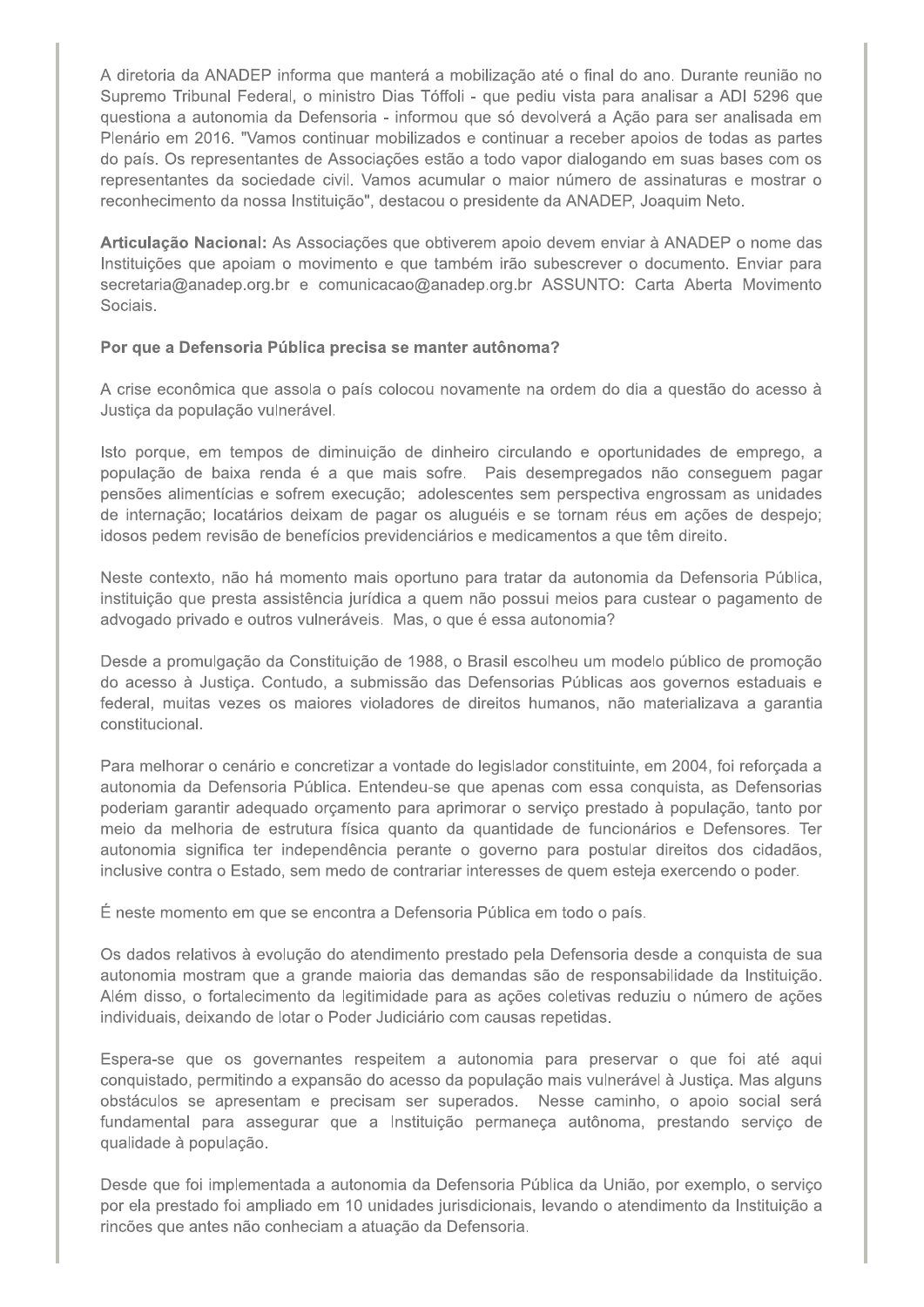Contudo, essa impressionante conquista está ameaçada. Encontra-se em julgamento perante o Supremo Tribunal Federal a ADI n. 5296, que discute a autonomia da DPU, buscando que ela volte a estar subordinada ao governo federal.

E um julgamento desfavorável nessa ação pode repercutir negativamente nas Defensorias Estaduais, restringindo a autonomia, a duras penas conquistada, e que reflete diretamente na melhoria do atendimento à população.

Caso isso ocorra, um imenso retrocesso social tomará lugar em nosso país. Vivemos um tempo de recrudescimento e ameaça de perda de direitos consolidados, principalmente aqueles relativos a grupos hipossuficientes ou vulneráveis. Mulheres, crianças, encarcerados, consumidores, idosos, negros, pessoas em situação de rua, ou com direito à moradia em risco, LGBTs, indígenas, além de outras minorias, todos sofrem a possibilidade de perda do empoderamento, e muitas vezes apenas têm voz através das Defensorias que trabalham junto a essas coletividades.

Não é demais lembrar que a Defensoria Pública é a única instituição do sistema de Justiça a contar com o modelo de Ouvidorias Externas, ou seja, legítimo mecanismo de participação e controle social. Atualmente, contam com Ouvidorias Externas os estados de SP, AC, BA, RS, MA, CE, PI, MT, DF, PR e, recentemente, o Rio de Janeiro. O Colégio de Ouvidorias das Defensorias Públicas do Brasil apoia a autonomia e o fortalecimento das Defensorias para cumprimento de sua missão constitucional.

Diante deste quadro, necessário se faz o apoio de todos os atores da Sociedade Civil engajados no ideal de um país justo, livre e solidário e que contemple o acesso à Justica como prioridade e a Defensoria Pública como instrumento para que se efetive a cidadania.

Visando a assegurar o modelo público previsto na Constituição da República para a promoção da Justiça à população mais vulnerável do Brasil, apoie a causa da autonomia da Defensoria Pública. Ela interessa a você!

#### ABAIXO A RELAÇÃO DE TODOS OS APOIADORES

**Advogados Sem Fronteiras (ASF Brasil) Agentes de Pastoral Negro (APN's/ES)** Assessoria Jurídica Popular Luiz Gama (SE) Associação Agrícola Novo Horizonte do Quingoma (BA) Associação Amor de Mãe de Batatais (SP) Associação Cultural e Religiosa Sitio da Paz (BA) Associação de Dependentes Químicos (APADEQ/AC) Associação de Gays do Espírito Santo (AGES) Associação de Mães e Amigos de Crianças e adolescentes em risco - AMAR (MA) Associação de Moradores da Salina (MA) Associação de Moradores da Vila Bananeira (Arapiraca/AL) Associação de Moradores do Bairro Nossa Senhora das Graças de Cruzeiro do Sul (AC) Associação de Moradores e Amigos do Bairro Baixão (Arapiraca/AL) Associação de Moradores e Pequenos Produtores Rurais do Quingoma (BA) Associação de Mulheres Amigas de Itinga (AMMIGA/BA) Associacao de Mulheres Unidas (AMUS/ES) Associação de Pais de Autistas e Deficientes Mentais de Volta Redonda (Apadem) Associação de Pais e Amigos de Deficientes Auditivos de Lauro de Freitas (APADALF/BA) Associação de Pais e Amigos dos Deficientes Auditivos (APADA) Associação de Travestis, transexuais e trangeneros do ES (ASTRANS) Associação dos Conselheiros e Ex- Conselheiros do Maranhão (ACECTMA) Associação dos Conselheiros e Ex-Conselheiros Tutelares de Rio Branco (ASCONTAC) Associação dos Conselheiros Tutelares da Bahia (ACTE/BA) Associação dos Portadores de Hepatite do Acre (APHAC) Associação dos Produtos Hortifrutigranjeiros de Paço do Lumiar (MA) Associação dos Sem Teto e Sem Terra do Estado do Tocantins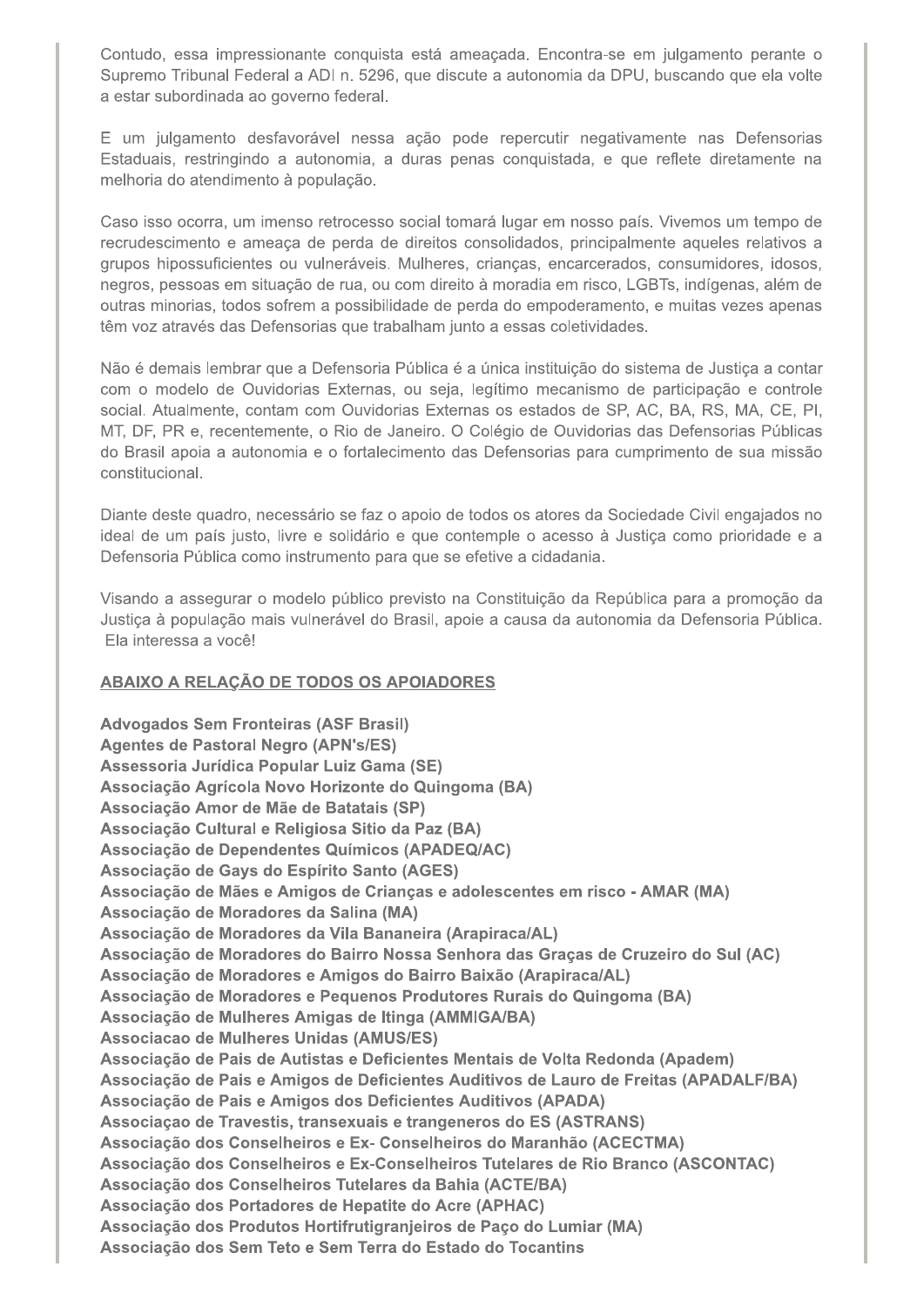Associação Fala Mulher (SP) Associação Internacional Maylê (AMSK/Brasil) Associação Juízes para a Democracia (AJD) Associação Nacional dos Centros de Defesa da Criança e do Adolescente - ANCED (Seção **DCI Brasil)** Associação para a Preservação da Cultura Cigana (APRECI) Associação Sorriso da Crianca (MA) **Brigadas Populares (ES) Brigadas Populares (MG) Casa de Apoio Dom Pedro Luiz** Casa de Apoio Nosso Lar (MA) **Casa Fluminense Casa Rosa Mulher (SEMAN/AC) Central de Movimentos Populares (CMP)** Central Única dos Trabalhadores (CUT/AC) **Centro Cultural Humaitá Centro de Apoio aos Direitos Humanos (CADH/ES)** Centro de Apoio e Integração Social a Pessoa com Deficiência (MA) Centro de Defesa da Criança e do Adolescente (CEDECA-TO) Centro de Defesa da Vida e dos Direitos Humanos Carmen Bascarán (CDVDH/CB) Centro de Defesa dos Direitos Humanos da Serra (ES) Centro de Defesa dos Direitos Humanos Dom Tomás Balduíno (CDDH/ES) Centro de Defesa dos Direitos Humanos Irmã Josefina em Sena Madureira (AC) Centro de Direitos Humanos de Palmas (TO) Centro de Estudos e Referência da Cultura Negra (CERNEGRO/AC) Centro de Integração Social (MA) Centro Defesa Direitos Humanos em Educação Popular do Acre (CDDHEP/AC) **Centro Gaspar Garcia de Direitos Humanos** Centro Social e Cultural Dom Sebastião (MA) Colégio de Ouvidores da Defensoria Pública **Coletivo de Advogados Populares Coletivo Nacional de Direitos Humanos do MST/SE** Coletivo Peso - Periferia Soberana (MG) **Comissão de Direitos Humanos da OAB/ES** Comissão de Justiça e Paz da Aquidiocese de Vitória (ES) Comissão de Moradores e Pequenos Produtores Rurais do Quingoma (BA) Comissão Estadual de Mulheres Trabalhadoras Rurais (CEMTR) **Comissão Pastoral da Terra (MA) Comissão Pastoral da Terra (MG)** Comissão Pastoral da Terra (TO) Comissão Quilombola do Sapê do Norte (ES) Comunicação e Direitos Humanos (MiDHia) Comunidade de Saúde, Desenvolvimento e Educação (ComSaúde/TO) **Comunidade Renascer (MA)** Comunidades Quilombola e Associações do Município de Sabinópolis (MG) **CONECTAS Direitos Humanos (ES)** Conselho Comunitário de Defesa Social do Pólo Coroadinho (MA) Conselho da Comunidade de Maceió (AL) Conselho da Pessoa com Deficiência de Franca Conselho de Associações Amigos de Bairro (CONSABS de São Miguel Paulista, Itaim Paulista, Ermelino Matarazzo e Penha) Conselho de Defesa dos Direitos da Mulher do Estado do ES (CEDIMES) **Conselho de Desenvolvimento Casa (CONDECA/BA)** Conselho de Segurança de Nordeste de Amaralina (BA) Conselho do Idoso (AC) **Conselho Estadual de Direitos Humanos do ES** Conselho Estadual dos Direitos da Criança e do Adolescente de Alagoas (CEDCA/AL) Conselho Municipal da Terceira Idade de Franca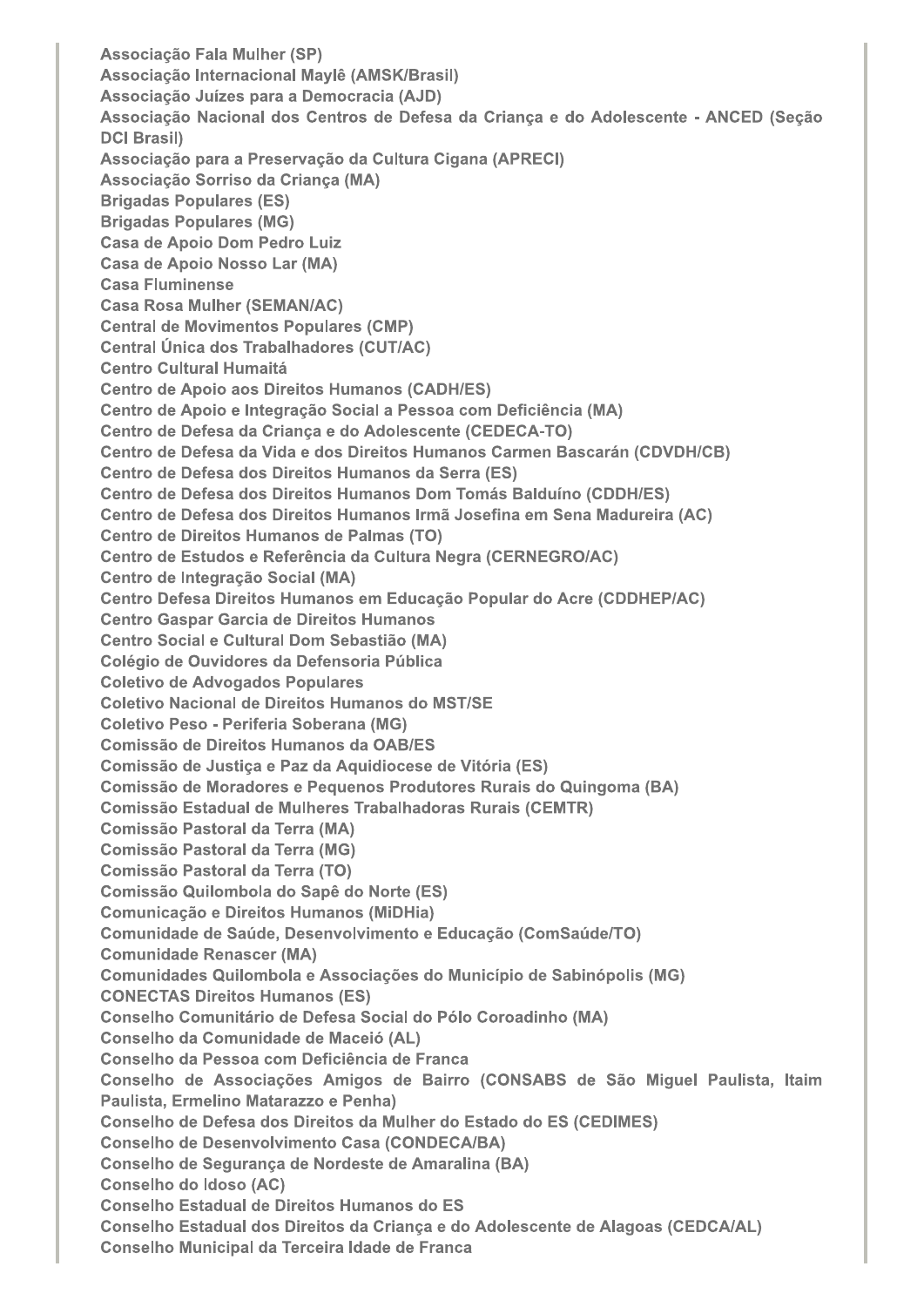Conselho Municipal de Defesa de Direitos da Mulher de Lauro de Freitas (BA) Conselho Municipal de Direitos Humanos e Cidadania de Campinas **Conselho Municipal dos Direitos da Mulher (AC)** Conselho Nacional de Leigos da Igreja Católica (CONAL) **Conselho Penitenciário Estadual (AC)** Conselho Regional de Psicologia 16<sup>ª</sup> região (ES) Conselho Regional de Serviço Social 17 Regiao (ES) Conselho Tutelar dos Direitos da Crianca e do Adolescente de Arapiraca (AL) **Consulta Popular/SE** Deputados da Assembleia Legislativa do Rio de Janeiro (MOÇÃO DE CONGRATULAÇÃO E APLAUSOS À AUTONOMIA FUNCIONAL, ADMINISTRATIVA E ORÇAMENTÁRIA DAS **DEFENSORIAS PÚBLICAS)** Diretório Central dos Estudantes da UFS (DCE) **Favela Viva (Sena Madureira/AC)** Federação Brasileira Cidadania (FEBRAC/BA) Federação das Associações Comunitárias de Arapiraca (AL) Federação dos Conselhos municipais de Segurança Pública do Estado da Bahia Fórum de Mulheres de Lauro de Freitas (BA) Fórum de Mulheres do Espirito Santo (ES) Fórum Estadual de Defesa do Criança e do Adolescente Fórum Estadual de Juventude Negra do Espírito Santo (FEJUNES) **Fórum Estadual LGBT (ES)** Frente Parlamentar do Rio de Janeiro Fundação Instituto de Direitos Humanos (FIDH/BA) **Grupo Cultura Afro Kisile (ES) Grupo Cultural Modjumbaxe (ES)** Grupo Orgulho, Liberdade e Dignidade (GOLD/ES) Instituto 25 de Março de Sérgio Miranda (ISEM) **Instituto Bracos** Instituto Brasileiro de Ciências Criminais (IBCCRIM) Instituto Centro Comunitário Bairro de Fátima (MA) Instituto de Amparo a Terra à Sociedade do Alto Paranã - Paço do Lumiar (MA) Instituto de Desenvolvimento e Direitos Humanos (SC) Instituto de Desenvolvimento, Educação, Interação e Apoio (IDEIA) Instituto de Estudos da Religião (ISER) Instituto Ganga Zumba (ES) Instituto Mais Democracia (SC) Instituto Sílvio Vianna (Maceió/AL) Instituto Tolerância Instituto Transformar Vila Embratel (MA) Juntos.org.br (BA) **Justica Global** Levante Popular da Juventude/SE **Marcha Mundial das Mulheres/SE** Marcha Mundial de Mulheres/PR **MOTU/SE Movimento Camponês Popular (MCP/SE)** Movimento de Luta nos Bairros, Vilas e Favelas (MBL) Movimento de Trabalhadoras e Trabalhadores por Direitos (MTD) Movimento dos Pequenos agricultores (MPA/SE) Movimento dos Pescadores e Pescadoras Tradicionais do Litoral do Paraná (Mopear) Movimento dos Trabalhadores Sem Teto do Estado do Tocantins (MTST/TO) Movimento Interestadual das Quebradeira de Coco Babaçu (MIQCB/MA) Movimento Nacional da População de Rua (MNPR/ES) Movimento Nacional da População em Situação de Rua (MNPR) Movimento Nacional de Direitos Humanos no Espírito Santo (MNDH/ES) Movimento Nacional de Direitos Humanos/RJ Movimento Nacional População de Rua (SC)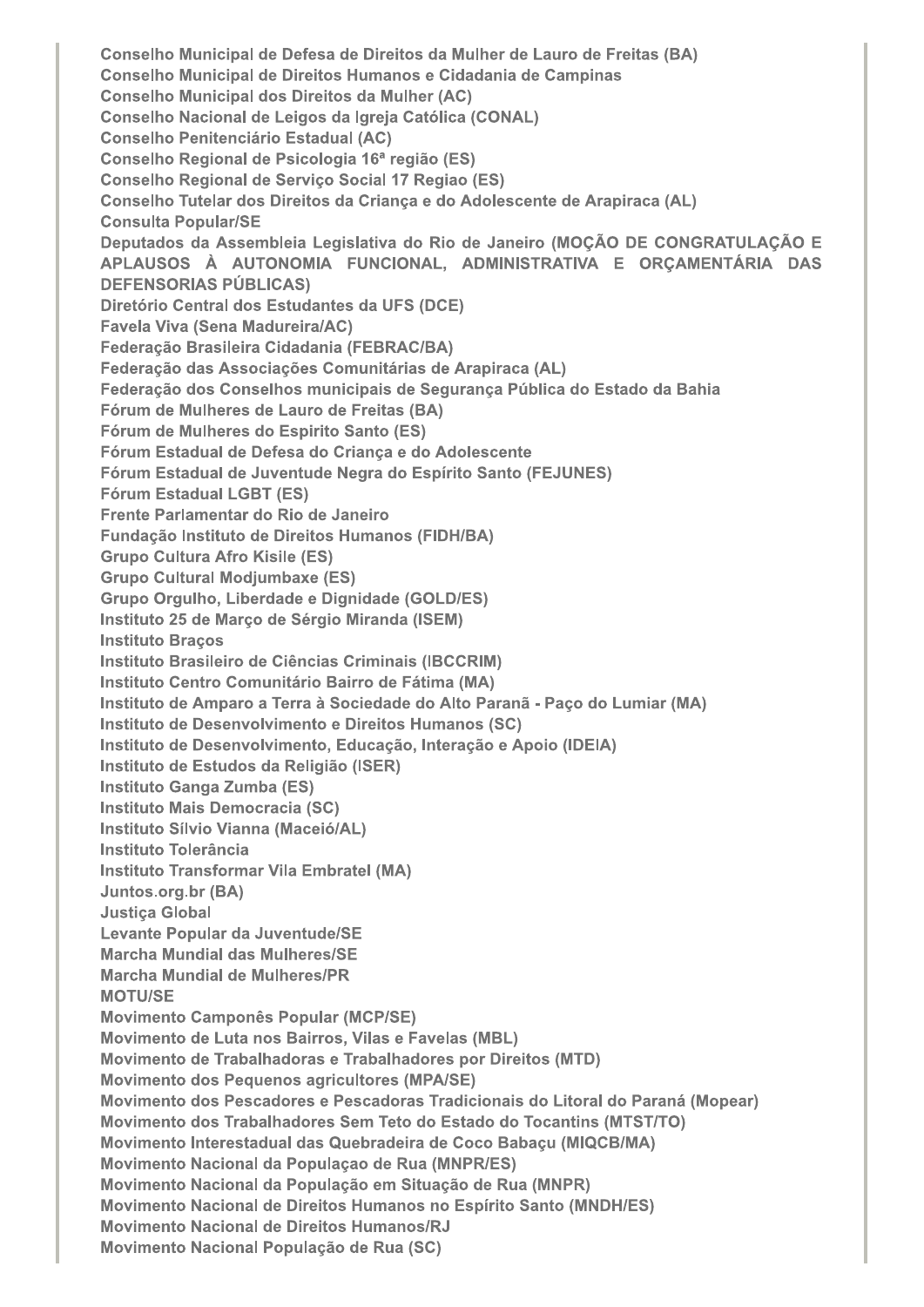**Movimento Negro Unificado (MNU/ES) Movimento Popular de Favelas** NGO voor Kinderrechten - KIYO - (ONG para a Defesa dos Direitos da Criança - Bélgica) Núcleo de Assessoria Jurídica Alternativa (NAJA - Vitória da Conquista/Bahia) Núcleo de Cultura Indígena (NCI) Núcleo de Estudo, Pesquisa e Extensão em Mobilizações Sociais do Departamento e do Programa de Pós-Graduação em Ciência Sociais da UFES (Organon) Observatório de Remocões Ordem dos Servos de Maria de Sena Madureira (AC) Organização Terra de Direitos (Paraná) **Ouvidoria de Segurança Pública (MA)** Pastoral Carcerária da Diocese de Franca Pastoral Carcerária do Acre Programa de Proteçao a Defensores de Direitos Humanos (ES) **Projeto Legal** Radio Comunitária Bacanga (MA) Rede Nacional de Adolescentes em Conflito com a Lei (RENADE) Rede Nacional de Advogadas e Advogados (Renap/MG) Rede Nacional de Advogadas e Advogados Populares (RENAP/MA) Rede Não Bata, Eduque Redes da Maré Sindicato dos Advogados de Minas Gerais (SINAD/MG) Sindicato dos Ferroviários (SP) Sindicato dos Trabalhadores (as) Rurais (MA) Sindicato dos Trabalhadores na Indústria de Extração de Ferro e Metais Básicos de Congonhas, Belo Vale e Ouro Preto - Sindicato Metabase Inconfidentes Sociedade Colatinense de Proteçao e Defesa dos Direitos Humanos (ES) Stichting Sint Martinus - (ONG para a Defesa dos Direitos da Criança - Holanda) **Tarifa Zero** União Brasileira de Mulheres (UBM) União da Juventude Socialista (Sena Madureira/AC) União das Associações de Moradores de Rio Branco (UMAMRB/AC) União dos Moradores da Vila Nossa Senhora da Vitória - Paço do Lumiar (MA) União Municipal das Associações de Moradores de Cruzeiro do Sul (AC) **Viva Rio** 

07/12/2015 - Defensores Públicos associados participam de Audiência Pública no município de Governador Edson Lobão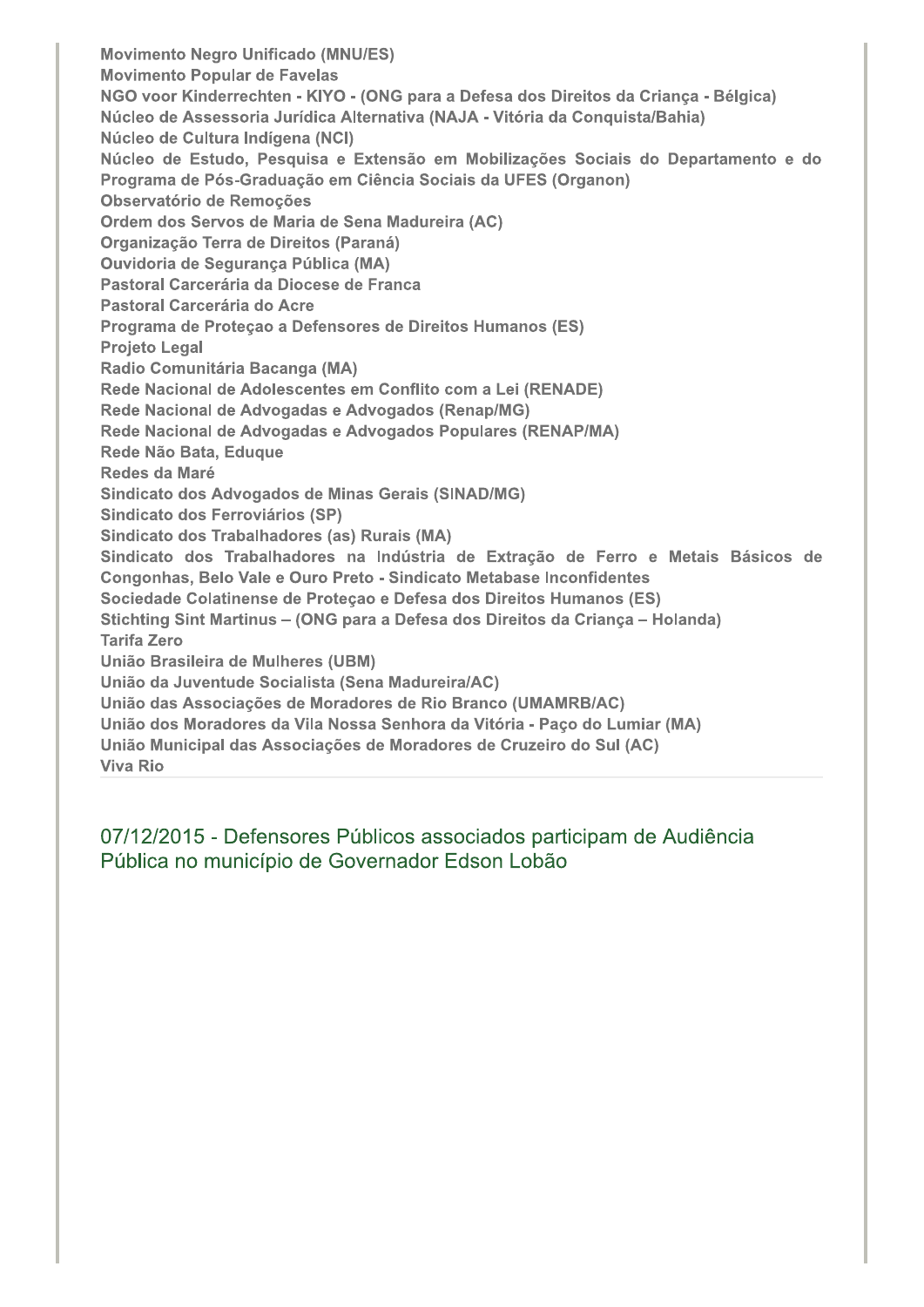

Os Defensores Públicos associados Reynaldo Mendes de Carvalho Filho, Jaqueline Sampaio de Castro, Nívea Roberta Andrade Viegas e Vitor Eduardo Tavares de Oliveira participaram, no último dia 25 de novembro, de audiência pública na cidade de Governador Edson Lobão. A reunião objetivou uma maior aproximação da Defensoria Pública e a população da região como forma de melhor atuação aos hipossuficientes, ressaltando a importância do Defensor Público em inúmeras atuações.